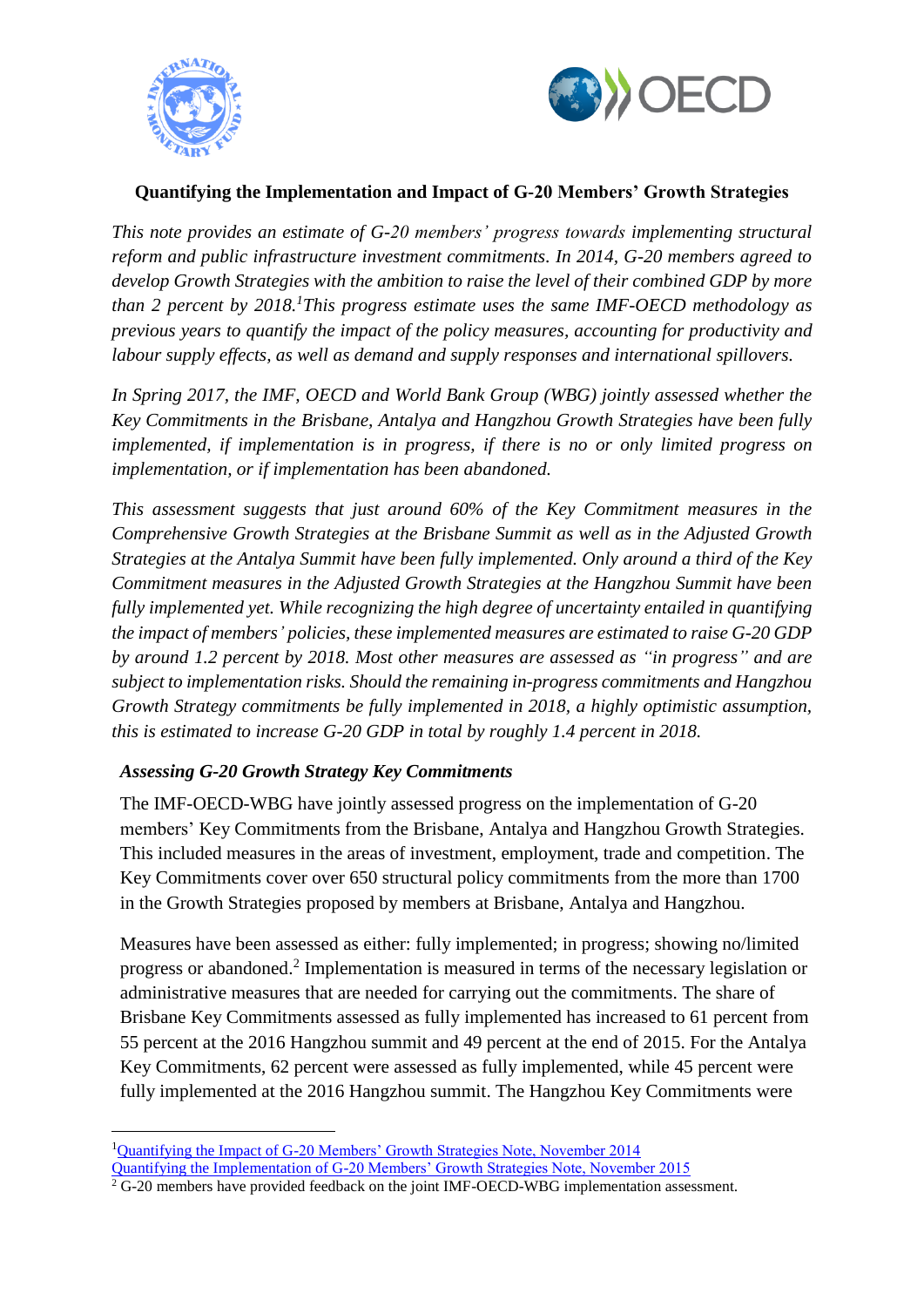

assessed as having 36 percent fully implemented. The measures that are assessed as "in progress" continue to be subject to risks and uncertainty concerning future implementation.<sup>3</sup>

#### *Estimating the Impact on G-20 Output*

The methodology used to estimate the GDP impact of implemented, in progress, and new Growth Strategy measures in 2017 was the same that was used to quantify the impact of the Brisbane Growth Strategies (see Annex for details). OECD estimates of the impacts of the structural policy measures on productivity and labor supply are combined with the infrastructure investment spending commitments in the IMF's G-20 Model to estimate the overall increase in GDP, accounting for demand and supply responses as well as international spillovers. Only the policy commitments assessed as new in each year are included.

The fully implemented policy commitments in members' Brisbane, Antalya, and Hangzhou Growth Strategies are estimated to increase G-20 GDP by around 1.2 percent by 2018. This is, slightly higher than the 1.0 percent estimated from Brisbane and Antalya commitments that had been fully implemented by the end of 2016. The largest contribution to the 0.2 percent increase in G-20 GDP from measures implemented in 2017 is from infrastructure spending, followed by the impact of Antalya structural reform commitments. Brisbane and Hangzhou structural reform measures implemented in 2017 also make a small contribution.

**.** 

#### **GDP Impact of Measures Assessed as Implemented in 2017**



<sup>&</sup>lt;sup>3</sup> The commitments from the Antalya, Hangzhou and Hamburg Growth Strategies were also assessed if they were new compared to previous Growth Strategies since the Brisbane summit in 2014. This assessment determined whether a commitment is a new initiative, an adjustment or duplicate of a previous commitment. This year 67% of Hamburg Growth Strategies measures have been assessed as "new".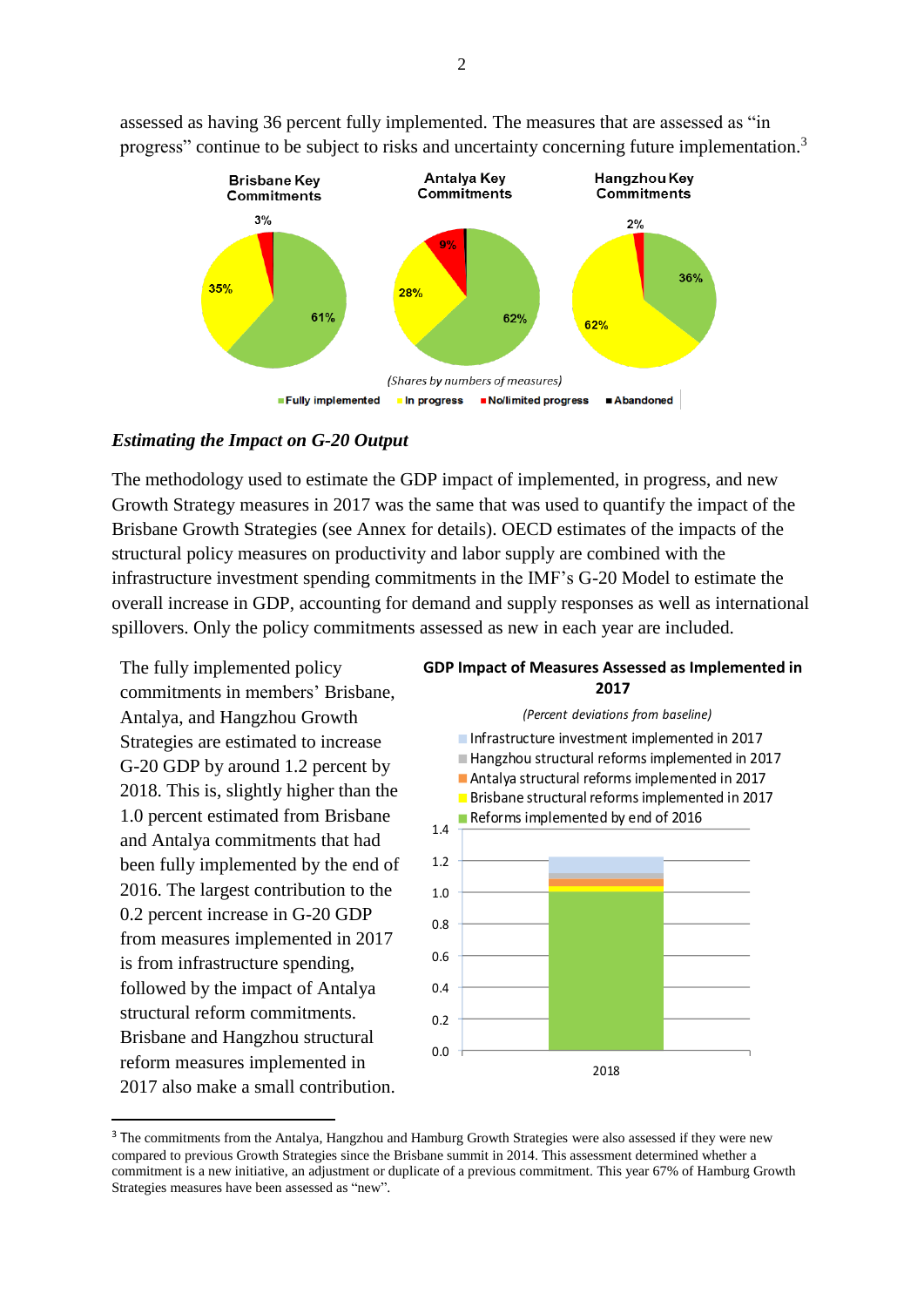The increase in G-20 GDP by 2018 could be boosted if significant progress was made on implementing the in-progress Brisbane, Antalya, Hangzhou commitments and the new Hamburg Growth Strategy commitments. Assuming that all of these "in-progress" measures were fully implemented in 2018, which is highly unlikely, but a useful reference point, G-20 GDP would be boosted by roughly a further 0.2 percent in 2018. The largest contribution to this increase comes from implementing the remaining in-progress Brisbane structural reform measures.

### **GDP Impact of Implemented and In-Progress Measures**

*(Percent deviations from baseline)*



3